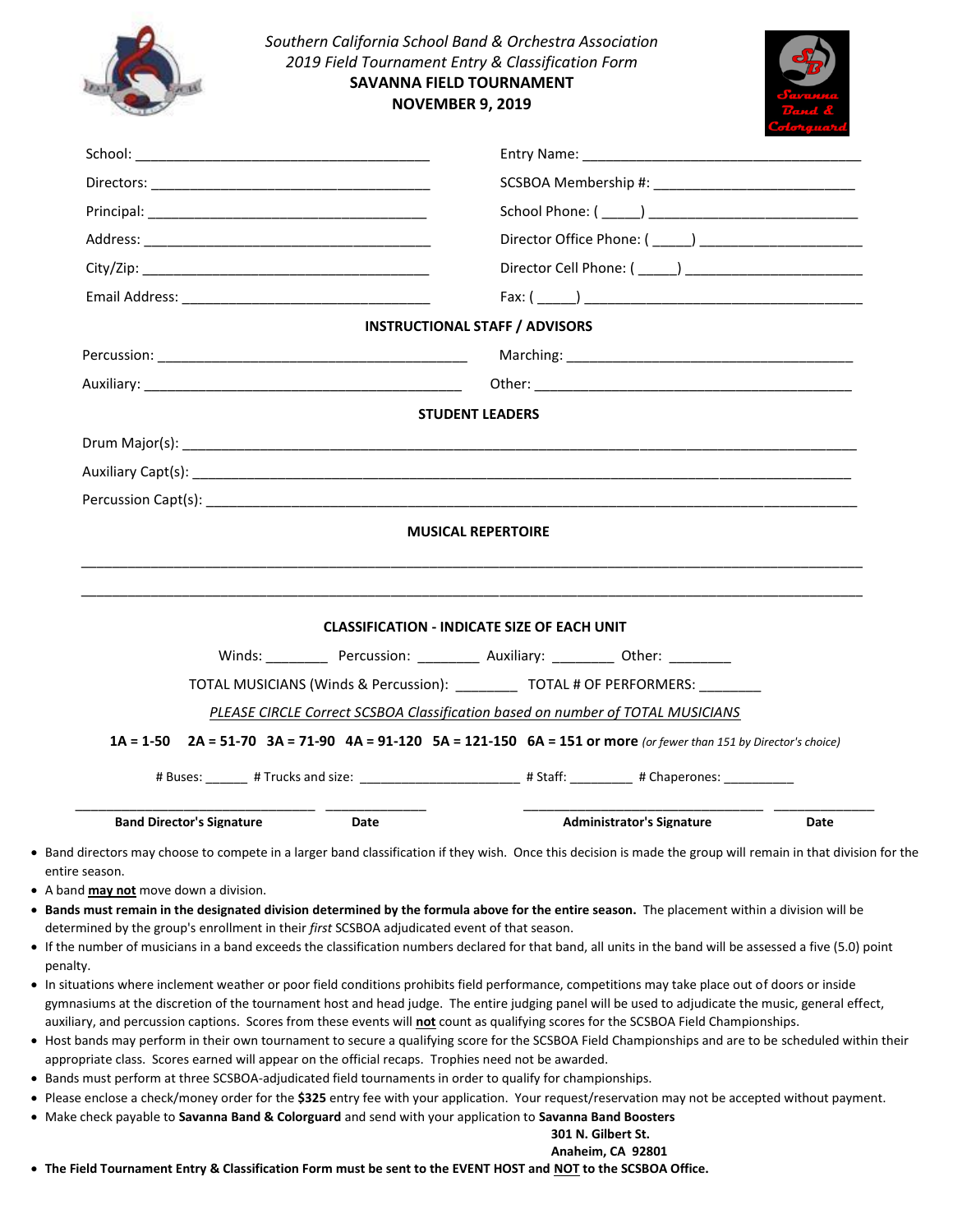|         | SOUTHERN CALIFORNIA SCHOOL BAND & ORCHESTRA ASSOCIATION |       |             |
|---------|---------------------------------------------------------|-------|-------------|
|         | Field Tournament Announcement Form                      |       |             |
|         |                                                         |       |             |
| School: |                                                         | Date: | Nov 9, 2019 |
|         |                                                         |       |             |

## **PRE-SHOW ANNOUNCEMENT**

To be read at the head judge's cue (approximately 50 seconds after the one minute warning). Please include phonetic spellings as needed.

| Under the direction of |                                                                 | Director or Drum Major(s) Name(s) |
|------------------------|-----------------------------------------------------------------|-----------------------------------|
| from the city of       | City Name                                                       | performing their show entitled    |
|                        | Name of Show                                                    |                                   |
|                        | <b>Savanna Field Tournament</b><br><b>Field Tournament Name</b> | is proud to present               |
| the                    | High School Name or Band Name (nickname)                        |                                   |

Timing and adjudication begin at the end of this announcement. (NOTE: As of 2015, the "Judges are ready." announcement no longer starts your show)

PLEASE NOTE: While the drum major(s) may salute before or after the announcement, salutes before the announcement are not judged and are recommended; those performed after the announcement are considered part of the field show performance and are adjudicated.

Post-show announcements are optional and may be provided by the participant using the space provided on the Post-Show announcement form.